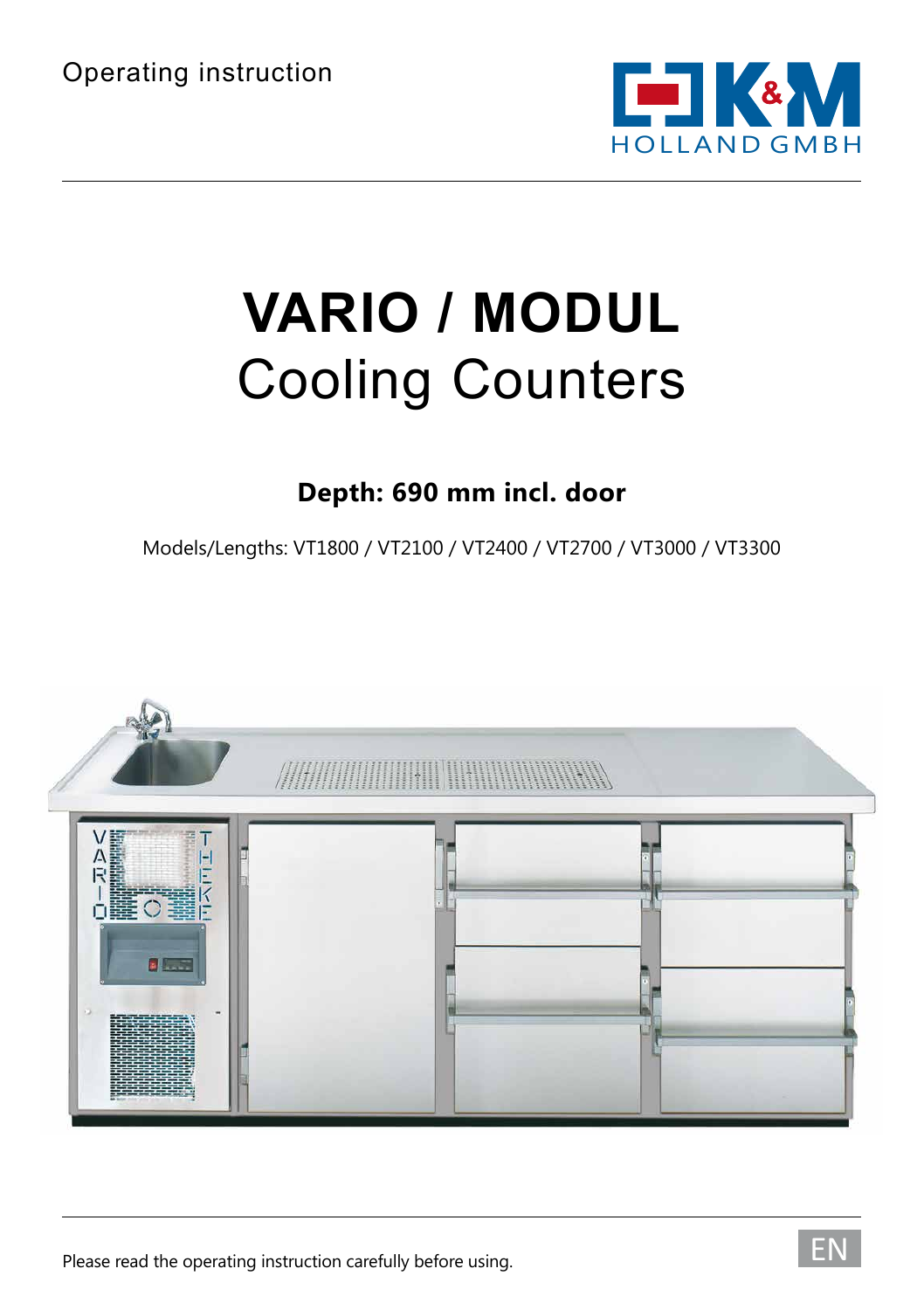#### Congratulations

#### **You made a good choice.**

Thank you for buying this HOLLAND-Product. This cooling modul was made on the most modern production way. The full-foamed housing guarantees a low energie consumption.

This instruction shall give you some details for the assembly and the optimal use of your cooling counter.

Please contact your cooling specialist if you have further questions.

Subject to technical modifications.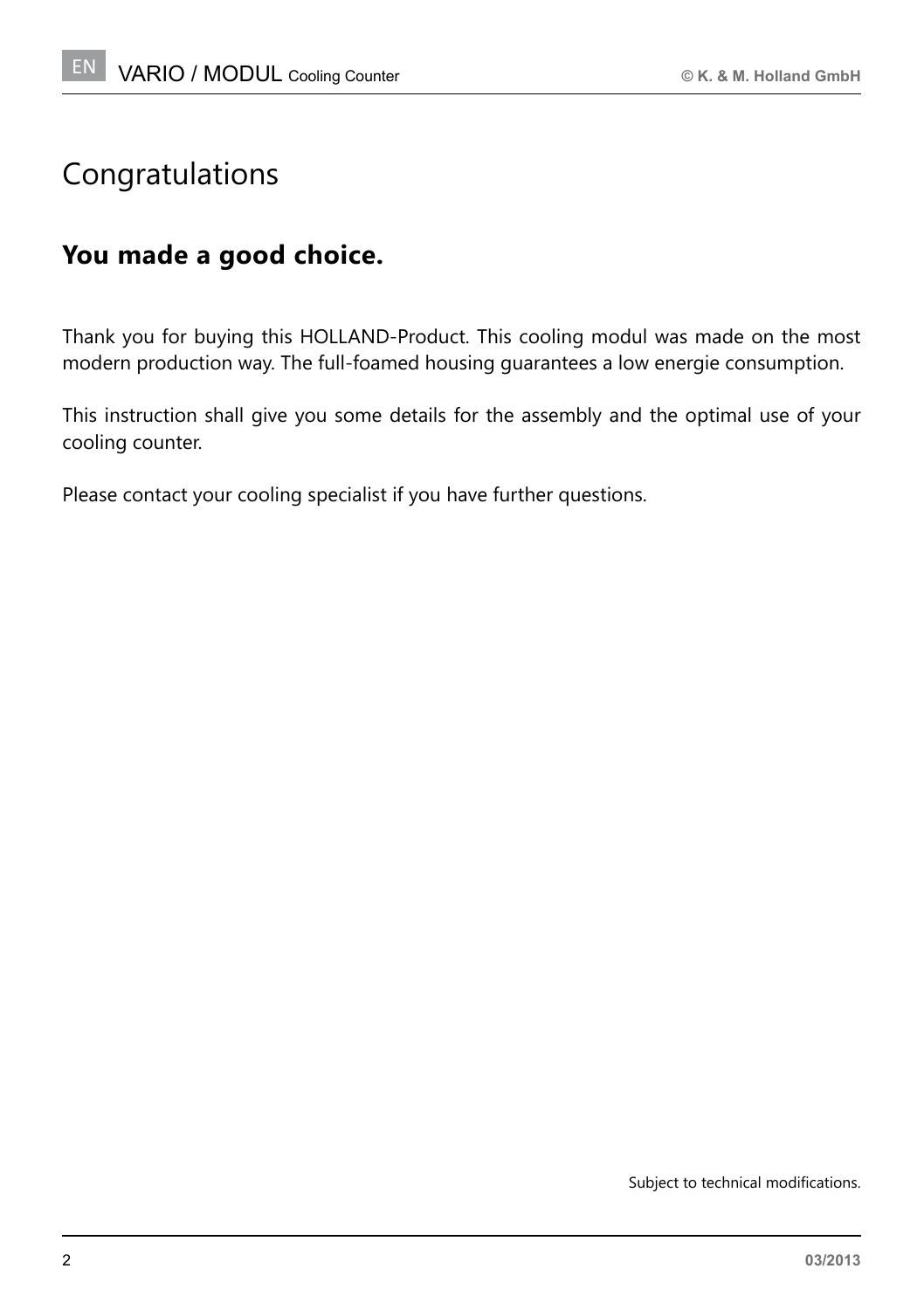## Contents

| Setting the temperature<br>Keypad lock / unlock<br>ON and OFF |  |
|---------------------------------------------------------------|--|
|                                                               |  |
|                                                               |  |
|                                                               |  |
|                                                               |  |
|                                                               |  |
|                                                               |  |
|                                                               |  |
|                                                               |  |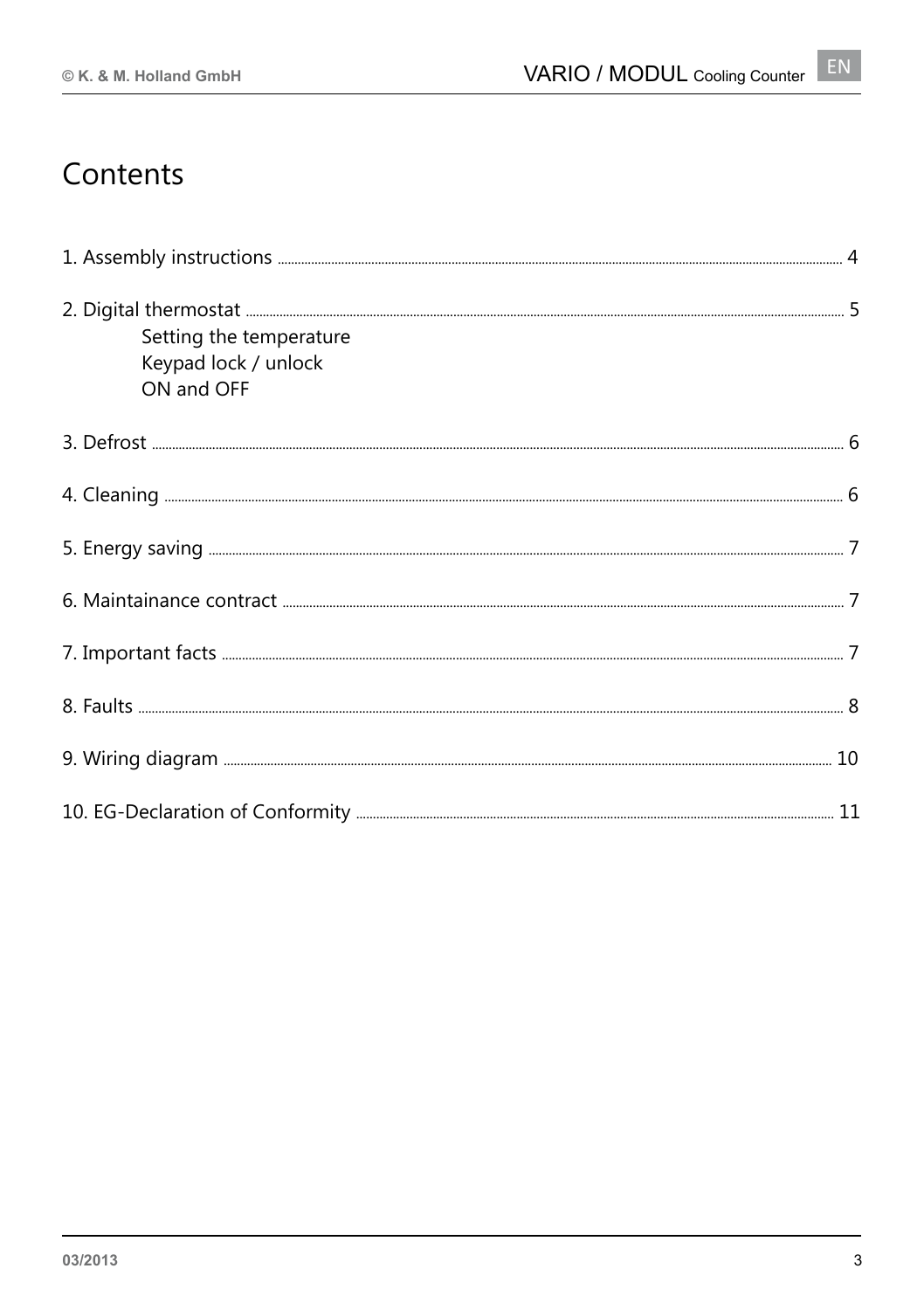## 1. Assembly instructions

1 The cooling unit is mounted with a automatical dewing-water-condenser.

Place your counter on their right place by water level.

2 Connect the water lines.

3 If your cooling counter is mounted ready to use, please put the plug into the socket. The current has to be the same as on the Type button.

 $\blacktriangleright$  For maintainance the cooling unit can be taken out of the housing. In this case, please hold the aggregat always vertically.

4 The digital controller shows the actual temperature of the housing, the ventilator works permanent. The cooling unit works emediatelly and cooles down, until the temperature of +4 °C is reached.

5 Before using, please clean the inside of the counter.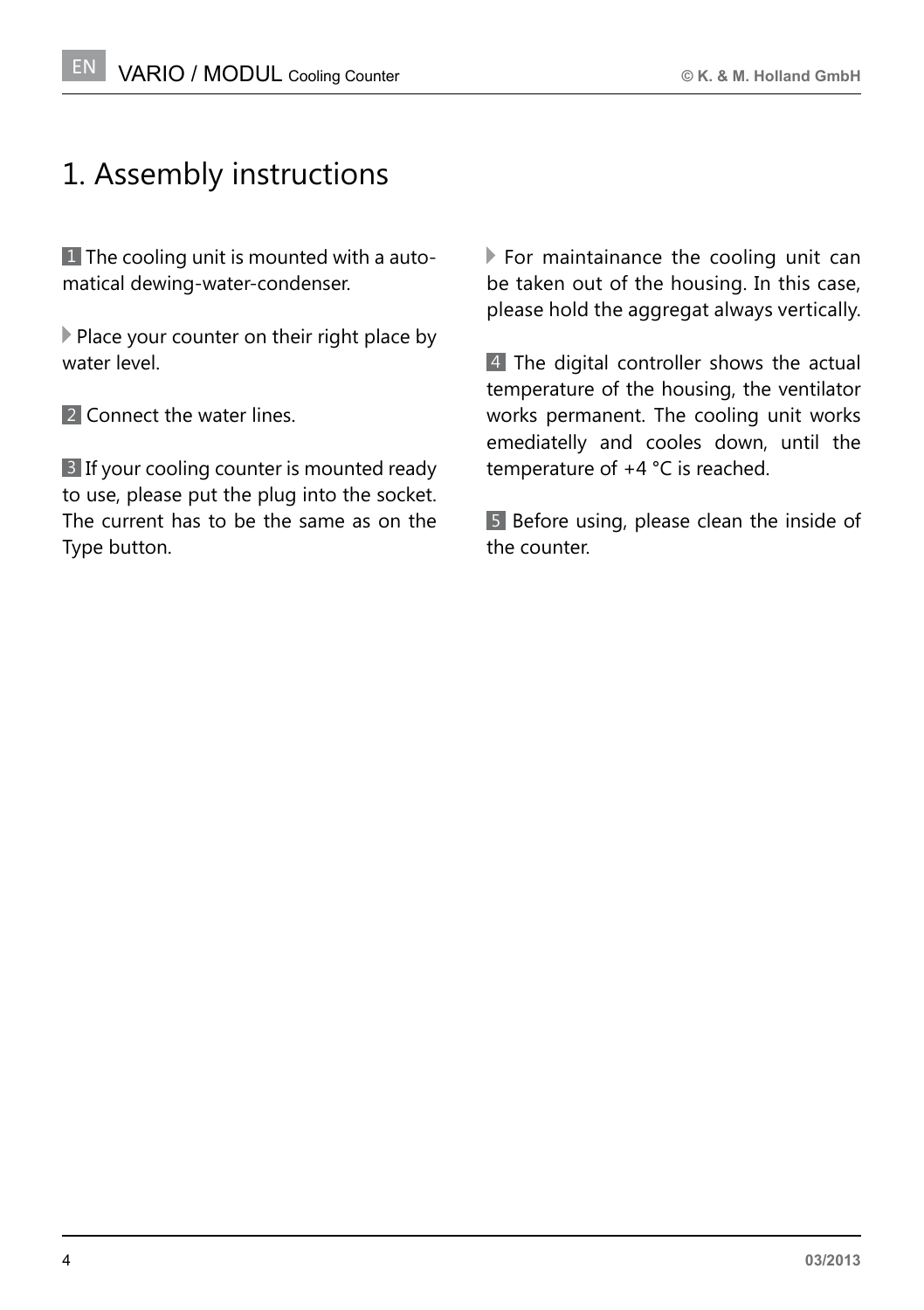#### 2. Digital thermostat LAE AT1-5

#### **Setting the temperature**

**1** Press and hold  $\overrightarrow{I}$  **to** display the setpoint value.

2 Press  $\bullet$   $\bullet$   $\bullet$  or  $\bullet$   $\bullet$   $\bullet$  for changing the temperature.

3 To escape wait 10 seconds.

#### **Keypad lock / unlock**

**1** Press and immediately release button  $\vec{v}$   $\vec{v}$   $\Rightarrow$  **L** will be displayed.

**2** Press  $\bullet$  **If**  $\bullet$  once  $\Rightarrow$  **LOC** will be displayed.

**3** Press and hold  $\overrightarrow{i}$  **Press**  $\overrightarrow{a}$  **Press**  $\overrightarrow{a}$  **Press** or **NO** will be displayed.

#### **ON and OFF**

**1** Press  $\mathbf{\times}$   $\mathbf{=}\ \mathbf{\omega}$  for 3 seconds  $\Rightarrow$  **ON** will be displayed.

**2** Press  $\overline{\bullet}$  **Ex Exc**  $\bullet$  for 3 seconds  $\Rightarrow$  **OFF** will be displayed.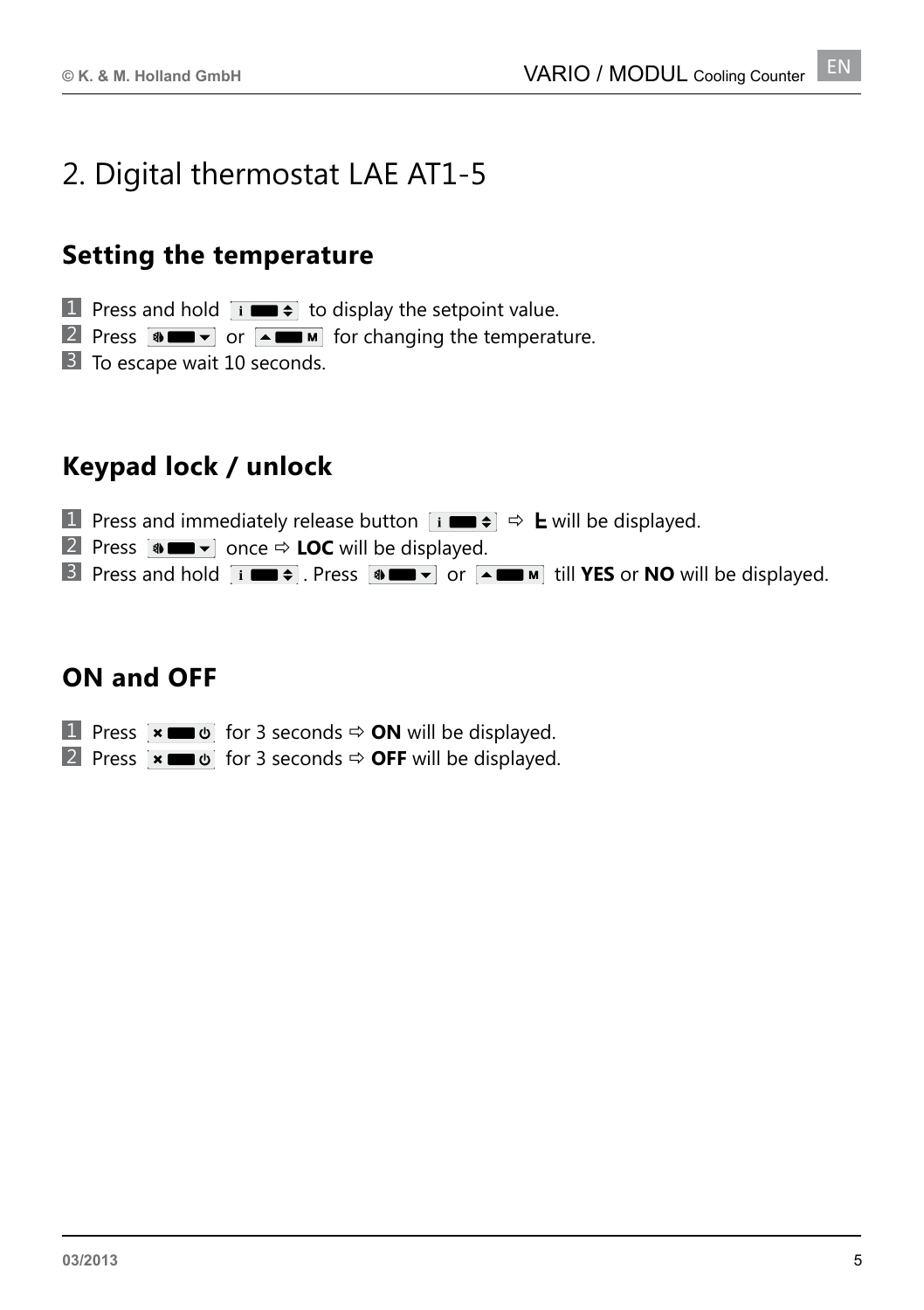#### 3. Defrost

 The defrosting works automatically all 3 hours. The cooling unit stands still for 15 minutes. The display of the digital contoller changes to "DEF" (defrost).

The display changes to temperature scetch, if the wanted temperature is reached or if 10 miuntes are gone.

 $\triangleright$  During the defrosting is a minimal rise of the temperature inside the counter possible. The temperature of the cooling goods will not be affected.

## 4. Cleaning

**Please clean the cooling aggregat minimum 1 time per month.**

1 Open the cooling unit module with a screwdriver.

2 Take the plug out ouf the socket.

3 Clean the condenser with a broom or a vacuum cleaner.

4 Clean the machine case with a moist duster.

5 Put the plug into the socket and close the cooling unit module.

6 If nessessary please cleane the fronts and grips with clean water.

For the cleaning of the inside of the housing dont take aggressive cleaners, only neutral, desinfective cleaners. Dry up the inside of the housing, to avoid an higher energy consumption as a result of frosting of the condenser.

 The door seals should be cleaned regularely with clear water. Once in a while you have to rub the seals with talcum powder.

 To avoid any pollution of the wastepipe of the drip tray, the waste pipe has to be cleaned after using with plenty of clear water. In case of pollution with beer mucus, please use a beer expectorant.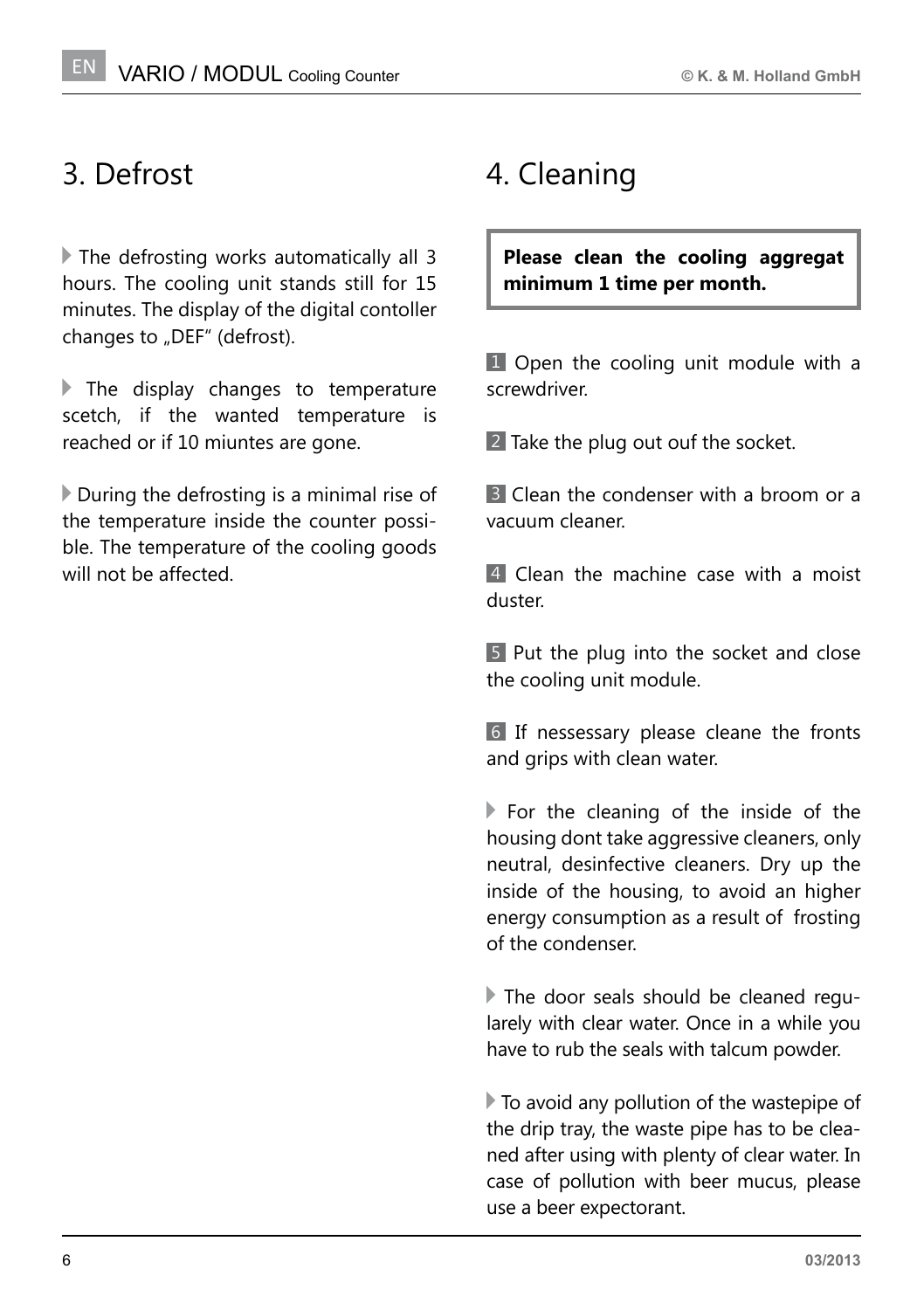#### 5. Energy saving

 Open the doors only as long as nessessary.

Check regular the seals of the doors.

 A wasted condenser causes a higher energy consumption. Clean them as described on page 6.

Please avoid high outside temperatures, direct sun burning or placement by a radiator, wich causes a higher energy consumption.

## 6. Maintainance contract

 We recommend a maintainance contract with your cooling specialist.

 If you need any spare parts, please contact also your cooling specialist.

#### 7. Important facts

 Mounting and connection of a dispensing system has to be made only by an expert, who will inform you about all facts on operating a dispensing system.

 We recommend for the installation of the water connections to contact a sanitairy specialist.

 Pay attention on the right placement of the counter. The ventilation of the housing must be served!

 Noise of the cooling machine are unavoidable.

 By a longer time if none using the counter, take the plug out ouf the socket and open the doors for avoiding a stink.

 If you want an other arrangement of your counter, please contact your cooling specialist.

 $\blacktriangleright$  Pay attention, that the following loadcarring capacities are not be broken:

- Drawer: max. 100 kg
- Bottle grate: max. 75 kg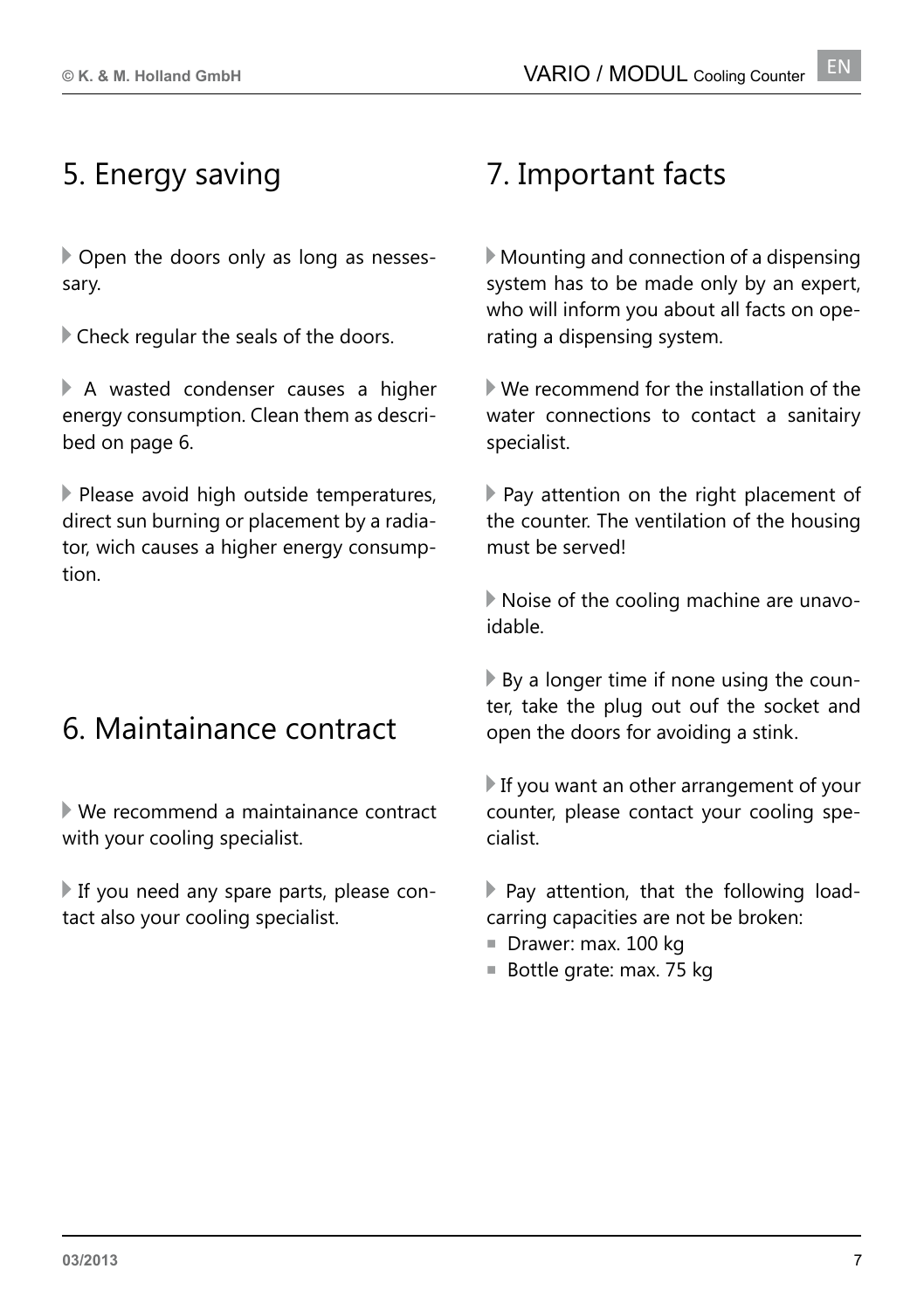#### 8. Faults

Please close the doors until your cooling specialist check the fault. Don´t put new cooling goods into the counter.

Don't try to repair the fault by yourself, if it's not possible by the list below. Otherwise the fault will become bigger and it may be dangerous if there ist a defect on the electrical parts.

 At eventually fault, check first by using the follwing list, if you have all, in these operating instruction noted facts payed attention.

If it's not possible to repair the fault, please contact your authorised cooling specialist.

| Fault                                          | Possible cause                    | Find a remedy                                                                                                                          |
|------------------------------------------------|-----------------------------------|----------------------------------------------------------------------------------------------------------------------------------------|
| Display is not<br>running                      | No voltage                        | Put the plug into the socket, controll the<br>fuse                                                                                     |
| Mainswitch is not<br>glowing                   | Mainswitch may be OFF             | Check the contacts on the controller (el.<br>know-how is recommended!)                                                                 |
| Display shows<br>"DEF"                         | Defrost mode                      | Wait until defrost is finished (max. 15 min).<br>In case of demand, please ask your autho-<br>rised technician to change the settings. |
| Temperature<br>inside the cabinet<br>is to low | Einstellfehler am Ther-<br>mostat | Sollwert am Thermostat korrigieren                                                                                                     |
| Thermostatanzei-<br>qe "E1"                    | Fehler am Temperatur-<br>fühler   | Kontakte an Thermostatrückseite überprü-<br>fen (el. Fachkenntnisse notwendig!)                                                        |
|                                                |                                   | Fühler austauschen (el. Fachkenntnisse<br>notwendig!)                                                                                  |

#### **Troubleshooting**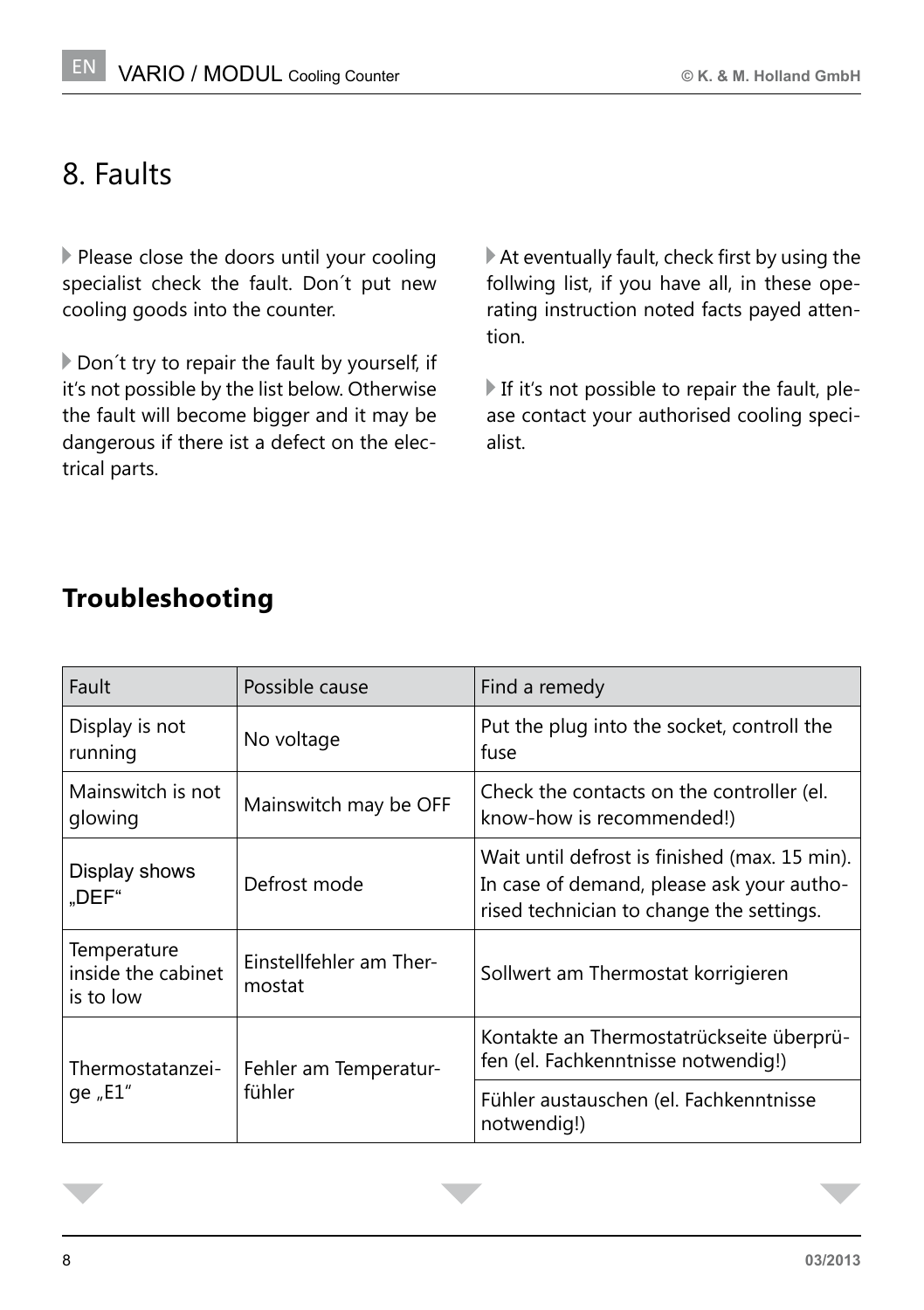| Temperature<br>inside the cabinet<br>is to high | The controller may be<br>wrong adjusted          | Modify the set point of the controller                                                     |
|-------------------------------------------------|--------------------------------------------------|--------------------------------------------------------------------------------------------|
|                                                 | The evaporator is not<br>ventilated sufficiently | Control and cleaning of the evaporator<br>(pull the plug outt of the socket!)              |
|                                                 | Door gaskets are leaking                         | Change the door gaskets                                                                    |
|                                                 | Evaporator fan may be<br>damaged                 | Change the fan (el. know-how is recom-<br>mended!)                                         |
|                                                 | The cooling device is<br>damaged                 | Repair by an authorised technician                                                         |
|                                                 | Doors or drawers are<br>opened to long           | Only open the doors as long as really<br>nessessary                                        |
|                                                 | The icing of the evapora-<br>tor is to much      | Correction of spacings and time of the<br>defrost mode (el. know-how is recommen-<br>ded!) |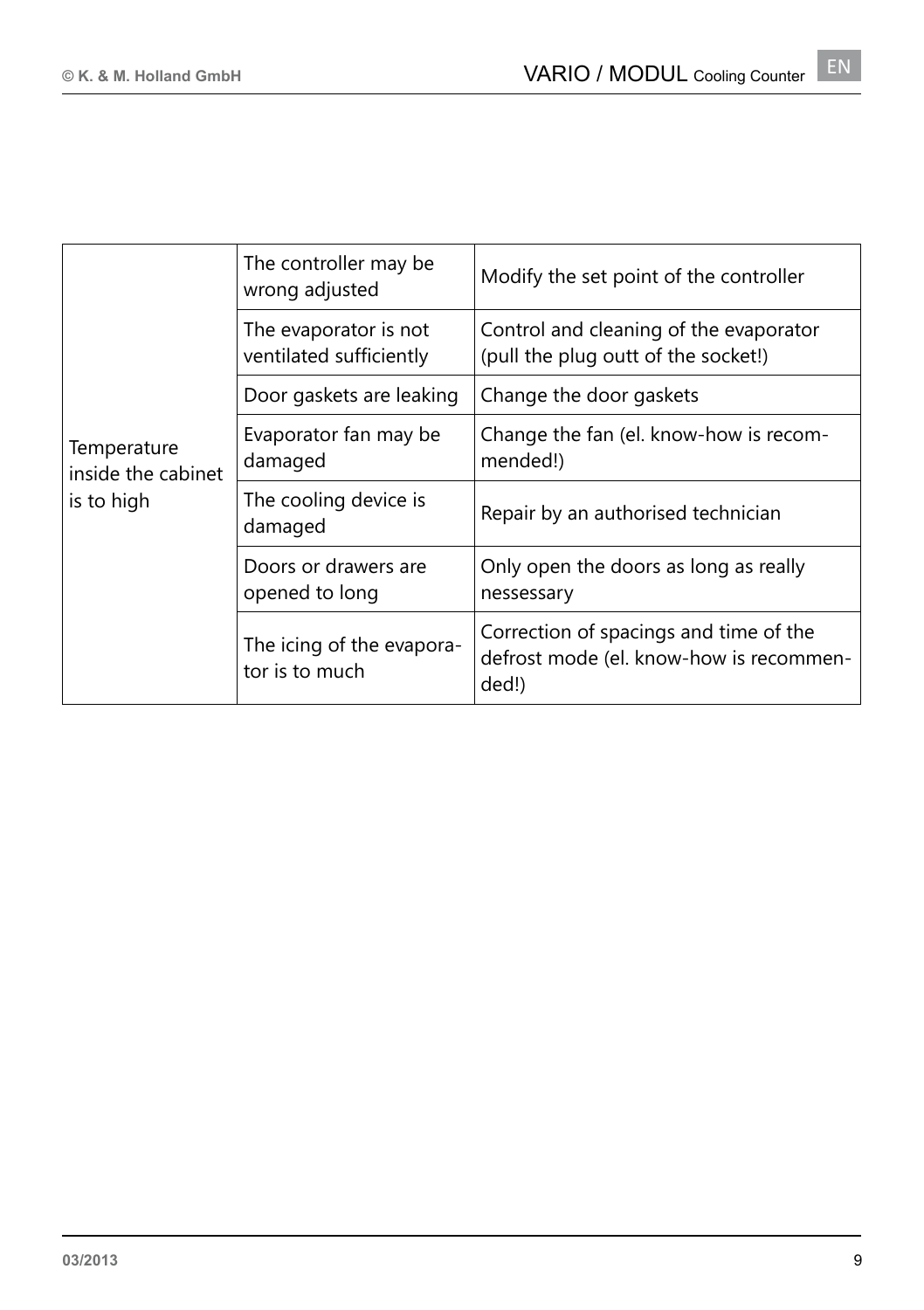## 9. Wiring diagram

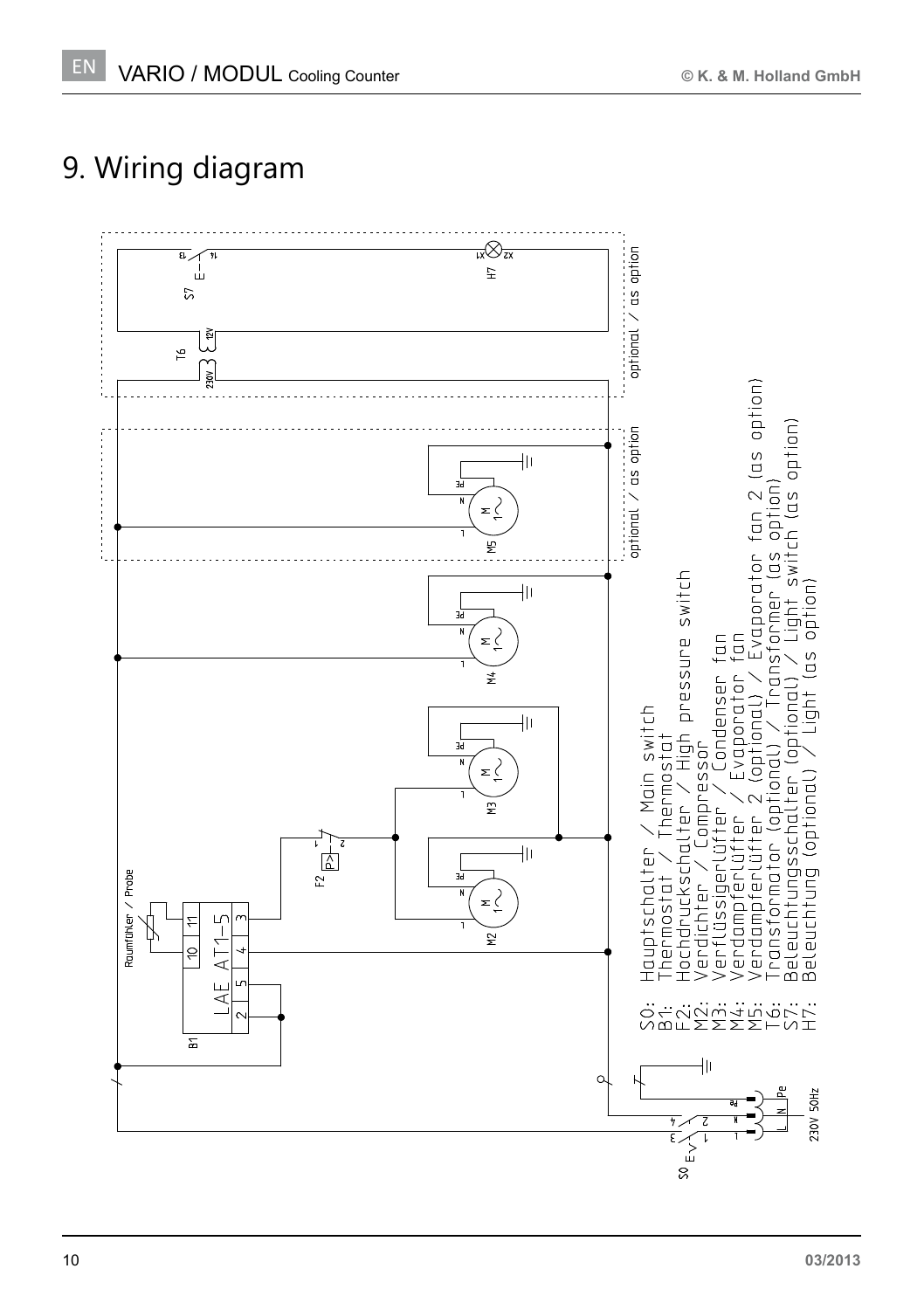## 10. EG-Declaration of Conformity

(Directives 2004/108/EC + 2006/95/EC + 2006/42/EC)

Herewith we declare that this machine corresponds to the basic EEC directives for security and health demands on the basis of its conception and model, as well as of the type that we brought in circulation.

#### **This declaration loses its validity in case of modification of the machinery to which we did not agree.**

|                                | <b>EC Machinery Directive</b>                  |
|--------------------------------|------------------------------------------------|
| <b>Relevant EC Directives:</b> | <b>EC Low Voltage Directive</b>                |
|                                | EC Directive for Electromagnetic Compatibility |

| EN 55014-1:2006+A1:2008<br>EN 55014-2:1997+A1:2001+A2:2008<br>EN 62233:2008<br>EN 61000-3-2:2006<br>EN 61000-3-3:1995+A1:2001+A2:2005<br>EN 60335-1:2002+A1:2004+A11:2004 |
|---------------------------------------------------------------------------------------------------------------------------------------------------------------------------|
| Pressure Equipment Directive 97/23/EC 29.04.1997,<br>VDE 0100, DIN 8975, UVV, VGB 20                                                                                      |
|                                                                                                                                                                           |

Manufacturer:

Klaus Holland Managing director

K. & M. Holland GmbH Industriestr. 14 94327 Bogen Tel.: 09422 / 507-0 Fax: 09422 / 507-300